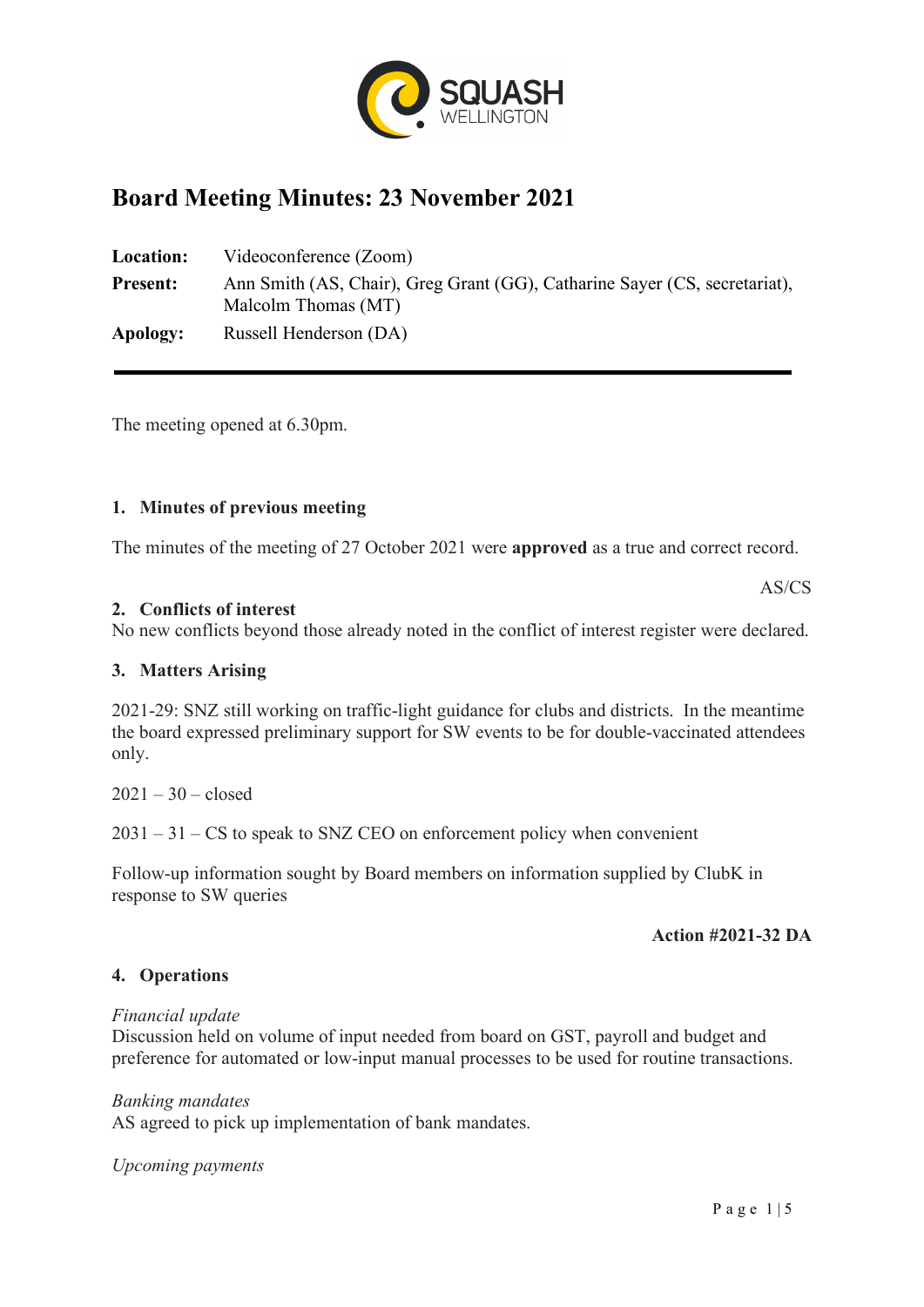

Trophy engraving and EWC invoices - pending board member authorisation for payment – **noted**.

# *GST*

Board **agreed** that DA to be given SW's IRD login to process PAYE and GST transactions. Board **agreed** to write off selected debts (undertaken 'live' during the meeting in Xero) and GST return for the quarter was generated using Xero during the meeting.

## *NZ Inter-district teams classic*

Board **noted** SW seedings (no. 1 for men and no. 8 for women) for the Friday 26 and Saturday 27 November teams event (missing Northland, Auckland, Waikato and Central) at Hutt City.

#### *Awards*

SW to email apologies to the 3 clubs whose interclub teams did not receive the divisionwinning trophies owing to a data interpretation error. Board **agreed** to communicate the full list of correct winners via social media and monthly newsletter.

Board agreed to host the 2022 event on a Friday night in November, venue TBC.

#### *Calendar*

Board approved in principle a SW doubles tournament subject to sponsorship, potentially 11 Feb. SW to seek sponsors in In the SWing and social media.

The Board **agreed** to formally nominate Tawa as venue for SNZ B-grade superchamps (MT declared a conflict of interest).

The Board **agreed** to club venues for SW tournaments and district superchamps to be specified as TBC on the calendar to enable its publication by end November.

## **5. Website**

The Board discussed its content and feel. Agreed that platform to mainly (80%) be a static information repository (event/venue information, award and results) with integrated social media to carry information principally relevant in the short term.

The Board **agreed** to spend \$250 on web mock-up and MT to convey these thoughts.

## **6. Document sharing**

The board discussed Board information sharing platforms and considered accessibility, functionality and cost to be the relevant factors. The board **agreed** to transfer from Dropbox to Googledocs but not before a clear document structure had been agreed by the Board. The Board requested that a timeline for transition to be developed and that it factor in the time to correctly migrate content. The Board agreed that the DA should liaise with a contact at PWC as to whether pro bono advice on storage and migration options could be procured.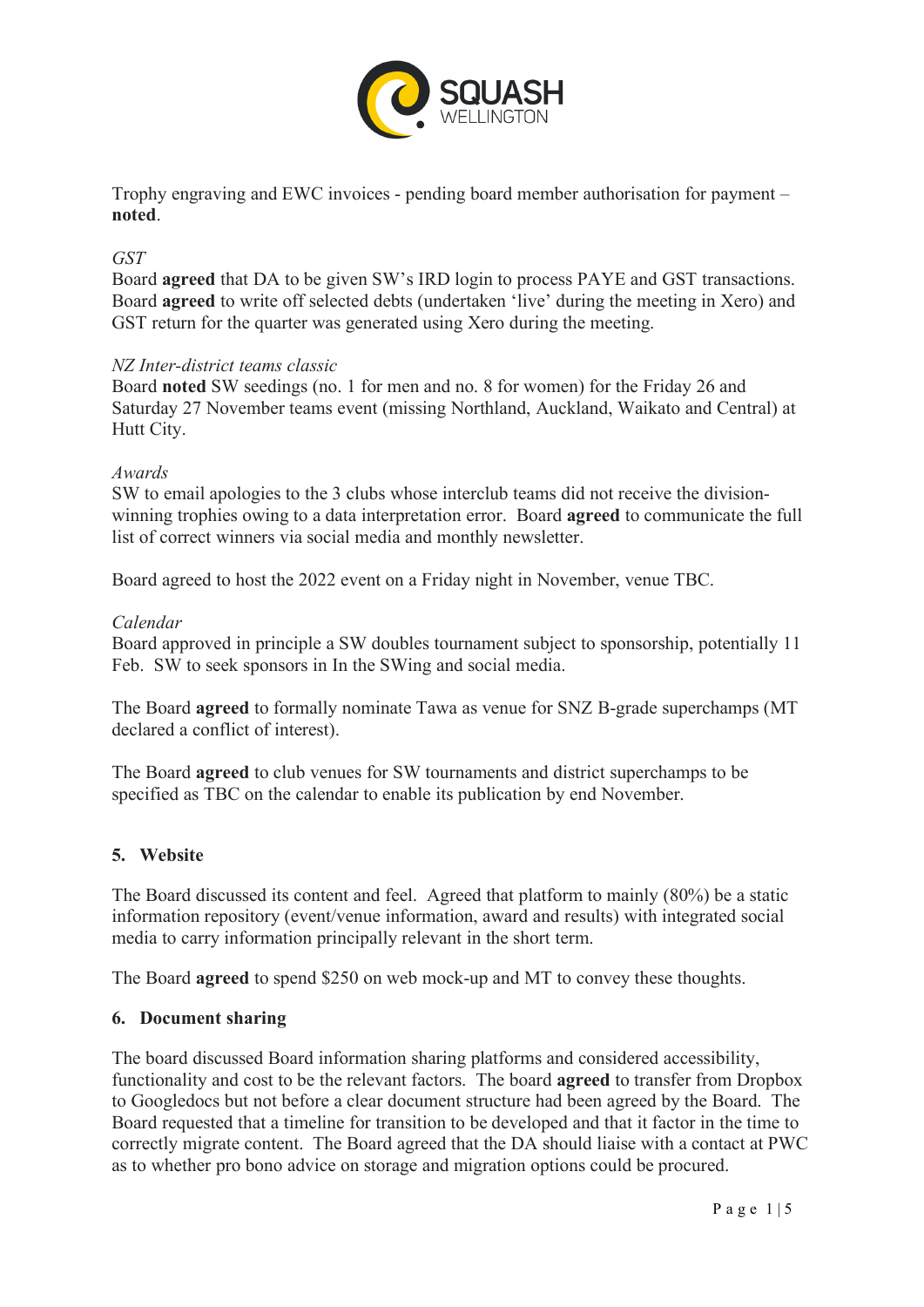

# **Action #2021-33 DA**

# **7. General business**

Board Dinner Thur 2 Dec – The Board **agreed** that SW should to pay for a dinner at which partners welcome at their own cost.

# **Board governance/management interplay**

The Board agreed that to support a review of the appropriate Board role and member responsibilities, it would commence by identifying the full suite of tasks entailed in SW governance, management and operations and the person/role currently performing them.

# **Action #2021-34 MT**

C Sayer left at 7.20pm

 $\lceil$ 

Meeting closed at ?

# **ACTION POINTS**

| Id                    |                   | <b>Status Raised</b> | Due                |           | <b>Owner Description</b>                                                                                                                                                   |
|-----------------------|-------------------|----------------------|--------------------|-----------|----------------------------------------------------------------------------------------------------------------------------------------------------------------------------|
| 2021<br>29            | <del>Closed</del> | 27 Oct<br>2021       | Nov.<br>meeting    | <b>DA</b> | Seek SNZ's guidance on application of vaccination<br>requirements for those present at district-hosted squash<br>events                                                    |
| <del>2021</del><br>30 | Closed            | 27 Oct<br>2021       | $+$ Nov<br>2021    | <b>AS</b> | Request written plan from Kāpiti specifying how it<br>to comply with the SportNZ active recreation rules of 19<br>October 2021                                             |
| $2021 -$<br>31        | Open              | $27$ Oct<br>2021     | Nov Dec<br>meeting | <b>CS</b> | Query district and club liability issue with SNZ CEO re<br>SNZ complaints policy                                                                                           |
| $2021 -$<br>32        | Open              | $23$ Nov<br>2021     | Dec<br>meeting     | DA        | Provide feedback to Board on ClubK's response to SW<br>questions re ClubK operations                                                                                       |
| $2021 -$<br>33        | Open              | $23$ Nov<br>2021     | Dec<br>meeting     | DA        | Progress plan for document storage platform transfer from<br>Dropbox to Googledocs, procuring PWC pro bono<br>expertise if possible and including draft file storage plan. |
| $2021 -$<br>34        | Open              | $23$ Nov<br>2021     | Dec<br>meeting     | MT        | List governance, management and operational tasks<br>entailed in SW's work                                                                                                 |